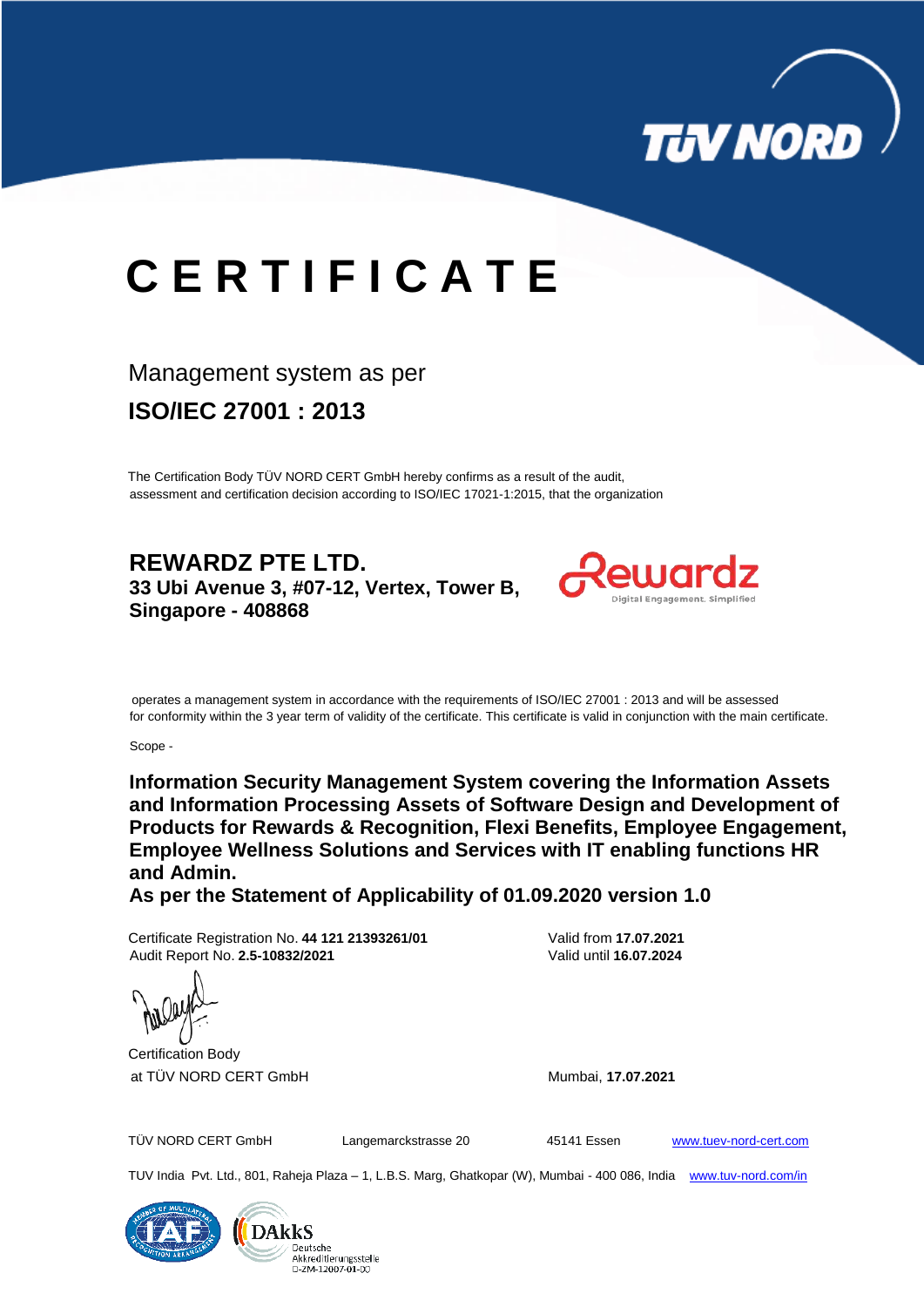

# **C E R T I F I C A T E**

## Management system as per

**ISO/IEC 27001 : 2013**

The Certification Body TÜV NORD CERT GmbH hereby confirms as a result of the audit, assessment and certification decision according to ISO/IEC 17021-1:2015, that the organization

**BENEFITONE ENGAGEMENT TECHNOLOGIES PVT. LTD. 80ft Road, 1004, Wipro Signal, 1st Block, Koramangala, Bengaluru (Bangalore) Urban - 560 032, Karnataka, India and other location as per annexure & sub-certificate**



operates a management system in accordance with the requirements of ISO/IEC 27001 : 2013 and will be assessed for conformity within the 3 year term of validity of the certificate.

Scope -

**Information Security Management System covering the Information Assets and Information Processing Assets of Software Design and Development of Products for Rewards & Recognition, Flexi Benefits, Employee Engagement, Employee Wellness Solutions and Services with IT enabling functions HR and Admin. As per the Statement of Applicability of 01.09.2020 version 1.0**

Certificate Registration No. **44 121 21393261** Valid from **17.07.2021** Audit Report No. **2.5-10832/2021** Valid until **16.07.2024**



TÜV NORD CERT GmbH Langemarckstrasse 20 45141 Essen [www.tuev-nord-cert.com](http://www.tuev-nord-cert.com/)

TUV India Pvt. Ltd., 801, Raheja Plaza – 1, L.B.S. Marg, Ghatkopar (W), Mumbai - 400 086, India www.tuv-nord.com/in



**DAkkS** eutsche Akkreditierungsstelle D-ZM-12007-01-00